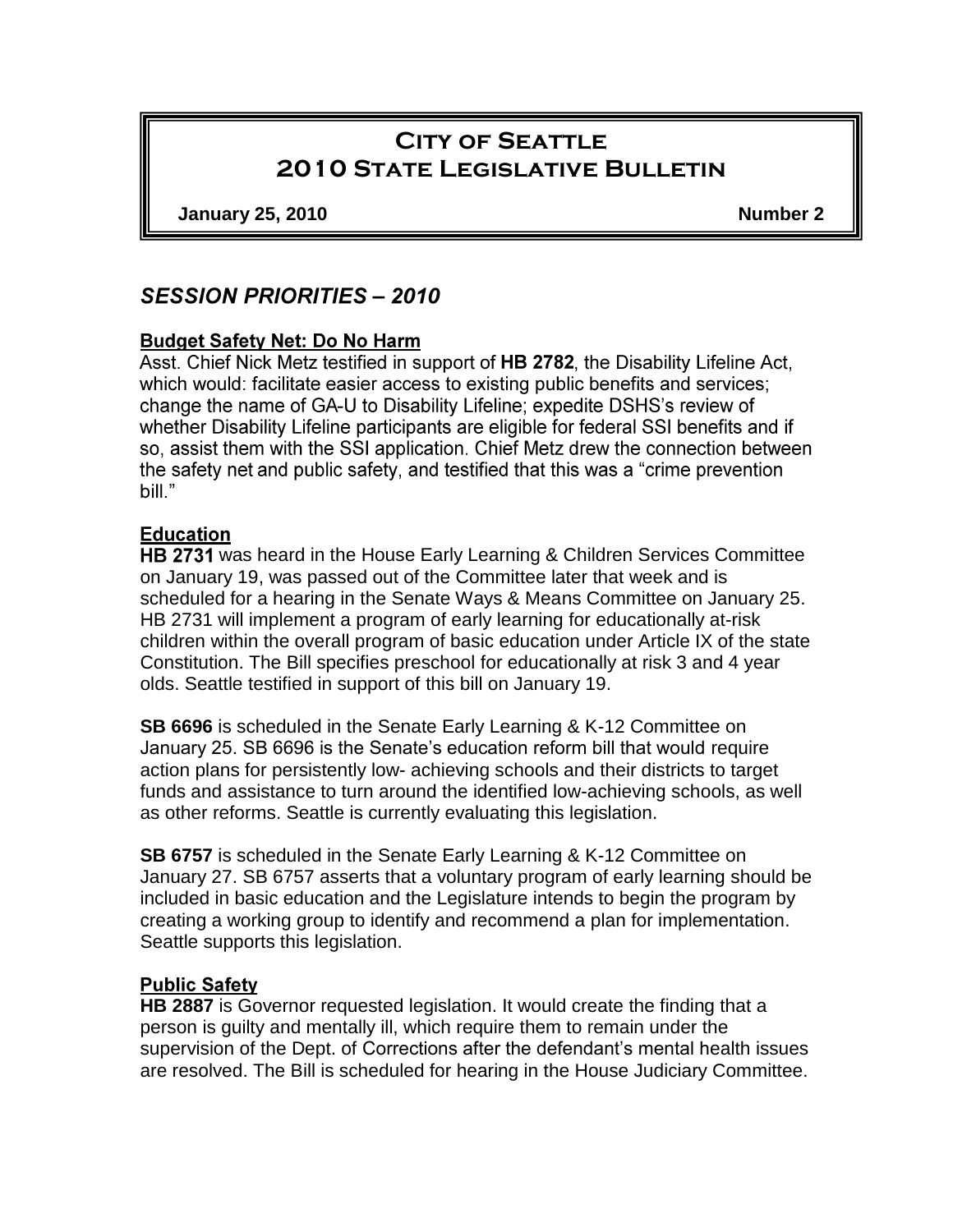**HB 2780** would restrict use of traffic safety cameras and decrease maximum fines for violation. The bill is up for a hearing in the House Transportation Committee.

**SB 6396**, the assault weapons ban, is up for a public hearing in the Senate Judiciary Committee.

### **Revenue**

The timing and amount of federal help is now less clear than it was last week. Without federal help, the Legislature would need to approve \$778 million in new revenue just to fund Governor Gregoire's Book 2 budget proposal. The Legislature is considering a range of revenue proposals: closing tax loopholes (numerous proposals), responding to recent court decisions (SB 6711 and HB 2971), and extending the sales tax to candy and gum (HB 2388), which had a public hearing last week.

The House Finance Committee held a public hearing on the package of fiscal flexibility bills (HB 2650, HB 2749, and HB 2773). Councilmember Bagshaw delivered compelling testimony in general support for the fiscal flexibility legislation, and underscored the three elements that would be most beneficial to Seattle. All three bills are in play. We are working to set up hearings in the Senate.

### **Transportation**

**HB 1591**, which provides greater flexibility for TBDs, passed out of the House Transportation Committee 15-13.

**SB 6366**, which would in certain circumstances limit the local role in permitting transportation projects, had a public hearing in the Senate.

**HB 2929** would allow toll revenues collected on SR 520 to be used for construction on the Eastside portion of the project. The Bill is up for hearing in the House Transportation Committee. The Senate version, **SB 6392** had a hearing in the Senate last week.

**HB 1775**, concerning the regulation of limousine carriers, is up for a public hearing in the House Transportation Committee. Negotiations between the City and stakeholders are ongoing.

**HB 2855** would provide additional funding options for transit and is up for a public hearing in the House Transportation Committee.

#### **Water Stewardship**

HB 1614 was referred from House Rules to the House Capital Budget Committee on January 11. HB 1614 would establish a \$1.50 fee on a barrel of unrefined oil to raise revenue for stormwater and water quality programs and projects. Seattle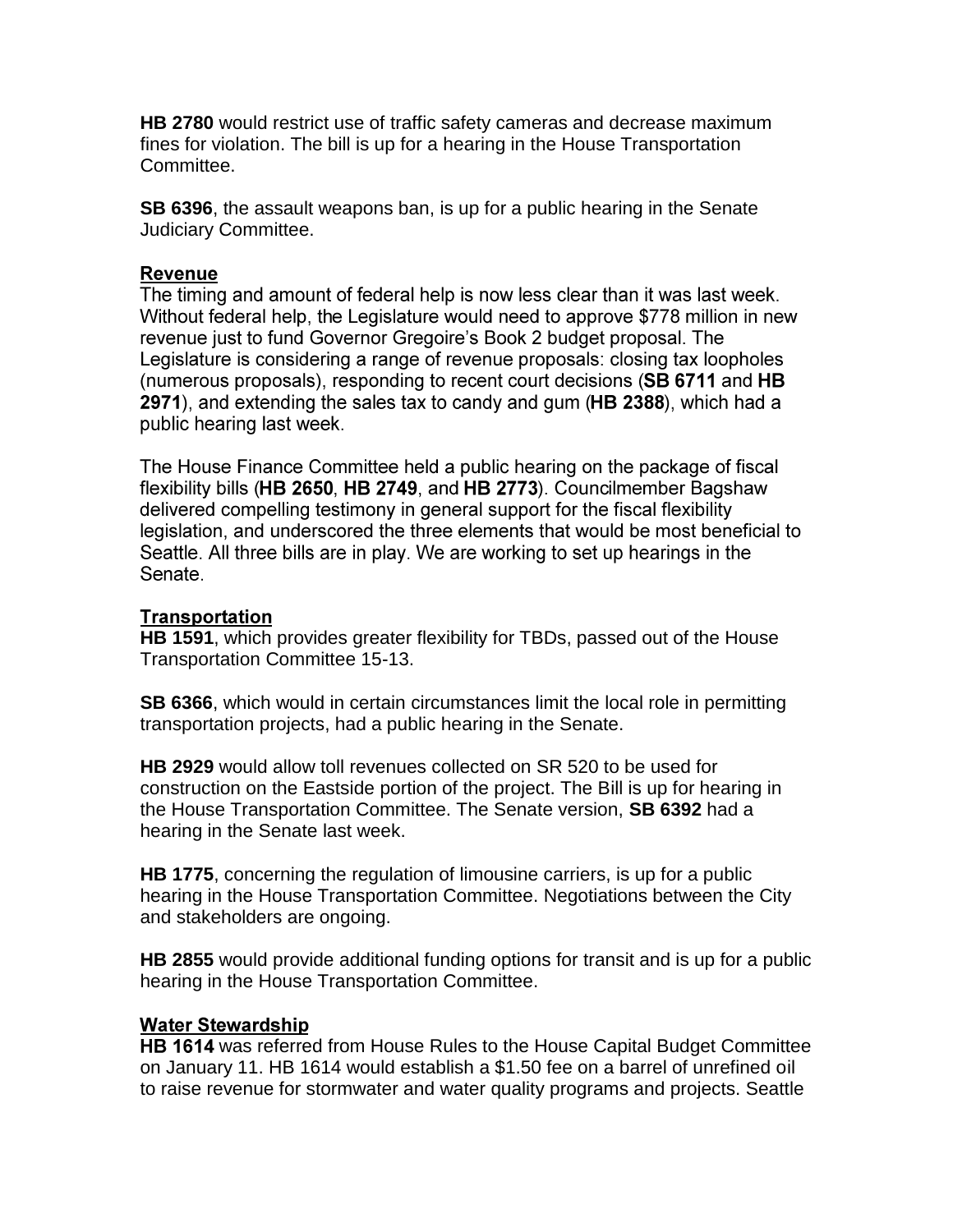supports this legislation.

# **ONGOING PRIORITIES - 2010**

### **Race & Social Justice**

HB 2793 clarifies and expands the rights and obligations of state registered domestic partners and other couples related to parentage. The bill had a public hearing in the House Judiciary Committee in week one, and then passed out of the Committee last week.

#### **Economic Development**

**HB 2912** is scheduled for a hearing in the House Finance Committee on January 28. The Senate version, SB 6661 is scheduled for a hearing in the Senate Economic Development, Trade & Innovation Committee on January 28. HB 2912/SB 6661 allows Seattle to retain restaurant tax revenue collected within the city limits for Seattle Center. Seattle supports this legislation.

### Energy

HB 2853 was heard in the House Technology, Energy & Communications Committee on January 21. The Senate version, SB 6656, is scheduled for a hearing in the Senate Environment, Water & Energy Committee on January 26. HB 2853/SB6656 would authorize municipalities to establish conservation utilities to finance residential energy efficiencies. Seattle testified in support of this legislation in the House on January 21 and will testify in the Senate on January 26.

**SB 6480** is scheduled for a hearing in the Government Operations and Elections Committee on January 25. SB 6480 affects Seattle City Light's impact fee agreement with Pendoreille County regarding City Light's part hydro-electric generation facility.

**HB 2561** passed the House on January 20 and was referred to the Senate Ways & Means Committee. HB 2561 would authorize the issuance of \$861 million in general obligation bonds for capital improvements that lead to energy-related cost savings in public schools, state colleges and universities, and other public facilities. Seattle supports this legislation.

**HB 2471** was heard in the House Technology, Energy & Communications Committee on January 11. HB 2471 raises the threshold of qualifying net metering systems for utilities to interconnect from 100kw to 2mgw. Seattle is currently evaluating this legislation.

**HB 3034** is scheduled for a hearing in the House Technology, Energy & Communications Committee on January 25. The Senate version, SB 6672, is scheduled for a hearing in the Senate Environment, Water & Energy Committee on January 26. HB 3034/SB 6672 would make modifications to I-937, the Energy Independence Act. Seattle is currently evaluating this legislation.